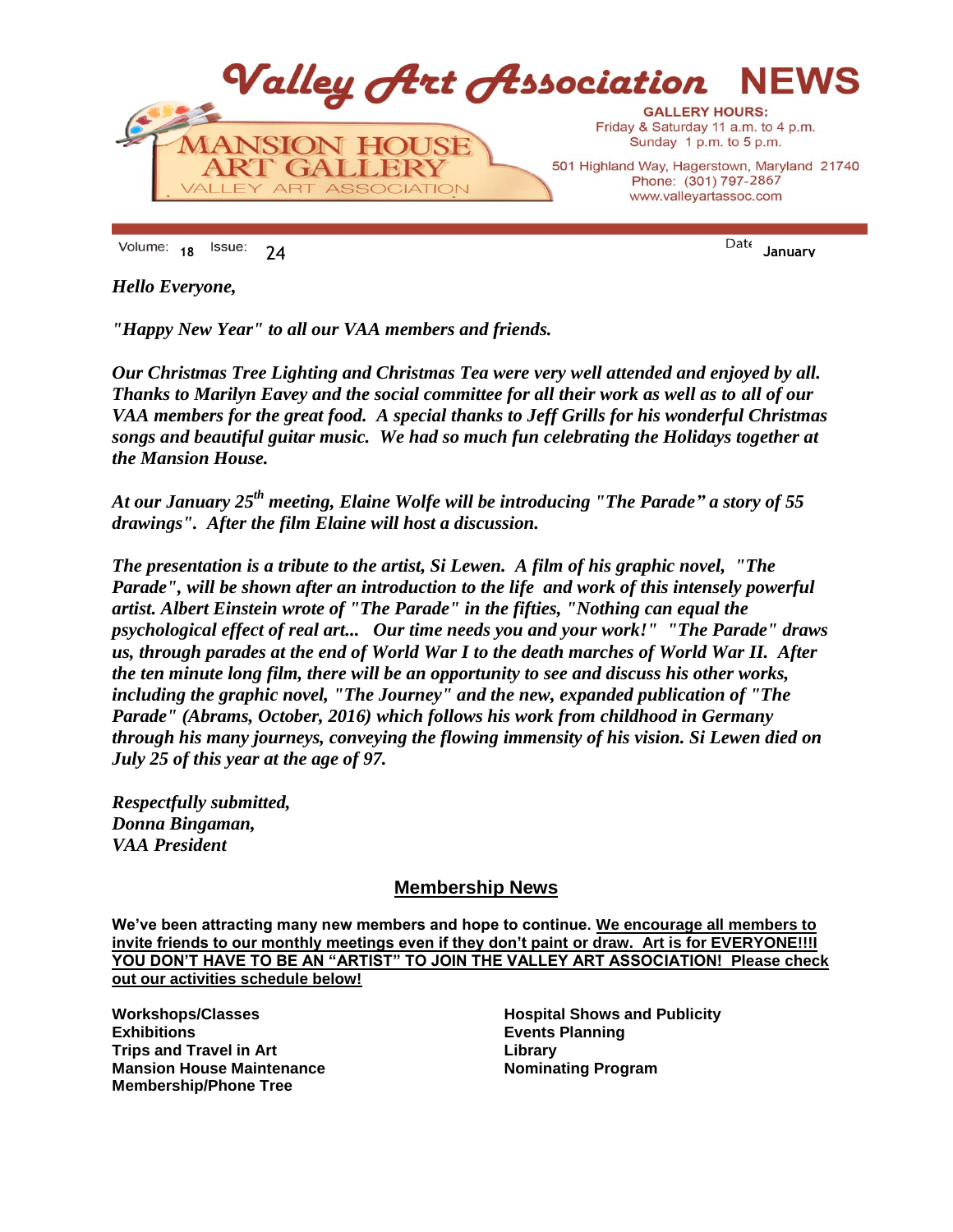**Participation in the North Gallery shows gives all of our members plenty of opportunities to show their work and take an active part in the Valley Art Association. Please refer to the following list of All Member Shows. Your support will continue to be greatly appreciated. Any questions about the North Gallery Shows should be addressed to our Gallery Director, Marilyn Eavey at Raweavey@aol.com.**

| <b>Month</b>       | Opening   | <b>Closing</b> | <b>Title/Exhibitor</b>                                 | Drop Off<br>Date | <b>Pick Up</b><br><b>Date</b> |
|--------------------|-----------|----------------|--------------------------------------------------------|------------------|-------------------------------|
| January 2017       |           | 1/29/2017      | <b>Winter All Member Show</b>                          |                  | 1/30/2017                     |
| February 2017      | 2/3/2017  | 2/26/2017      | <b>All Member Show-Just</b><br><b>Monkeyin' Around</b> | 1/25/2017        | 2/26/2017                     |
| <b>March 2017</b>  | 3/3/2017  | 3/26/2017      | <b>All Member Show- Cats</b>                           | 2/28/2017        | 3/28/2017                     |
| <b>April 2017</b>  | 3/31/2017 | 4/30/2017      | All Member Show - Just<br><b>Ducky</b>                 | 3/2/2017         | 4/30/2017                     |
| <b>May 2017</b>    | 5/5/2017  | 5/28/2017      | <b>VAA Teacher Student Show</b><br>Reception 5/7/2017  | 4/26/2017        | 5/28/2017                     |
| June, July<br>2017 | 6/2/2017  | 7/30/2017      | All Member Show - Just<br>Chillin'                     | 5/24/2017        | 7/30/2017                     |

## **North Gallery Show Schedule**

## **Valley Art Association 2017 Meeting Schedule**

**January 25 -- The "Parade" Presentation February 22 – TBD March 22 -- Welcome New Members Social with Art Supplies Sale Members are to bring any art supplies they wish to DONATE for the sale, with proceeds going to VAA. Members are also to bring a finger food to share. As well as their artwork for the April Member Show (theme "Just Ducky") It was suggested that some members may like to do a "Show & Tell" about their "Just Ducky" artwork at the meeting as well. April 26-- Kate Miller May 24—Lynn Ferris June 28-- Membership meeting and picnic 6pm**

## **Artist Bios**

**We are asking all of our members to update (or create) their resumes for our Artist Book. Carol Gwin will be the contact person for this. Please send your updated or new resume to Carol at howiegwin@verizon.net or mail it to her at the following address:**

**Carol Gwin 1271 Fairchild Ave. Hagerstown, MD 21742**

**Inspiration Tuesdays 10am-2pm Mansion House Weekly with Marjorie Tressler**

**Oil, acrylic, watercolor or mixed media for intermediate and advanced painters. Free and open to VAA members. Students supply all materials, still life set-ups and resource photographs, etc. The artist needs to be self-motivated and able to work independently. For more information or to sign up, please contact Marjorie at 717-762-6791 or [marjorietressler@comcast.net.](mailto:marjorietressler@comcast.net)**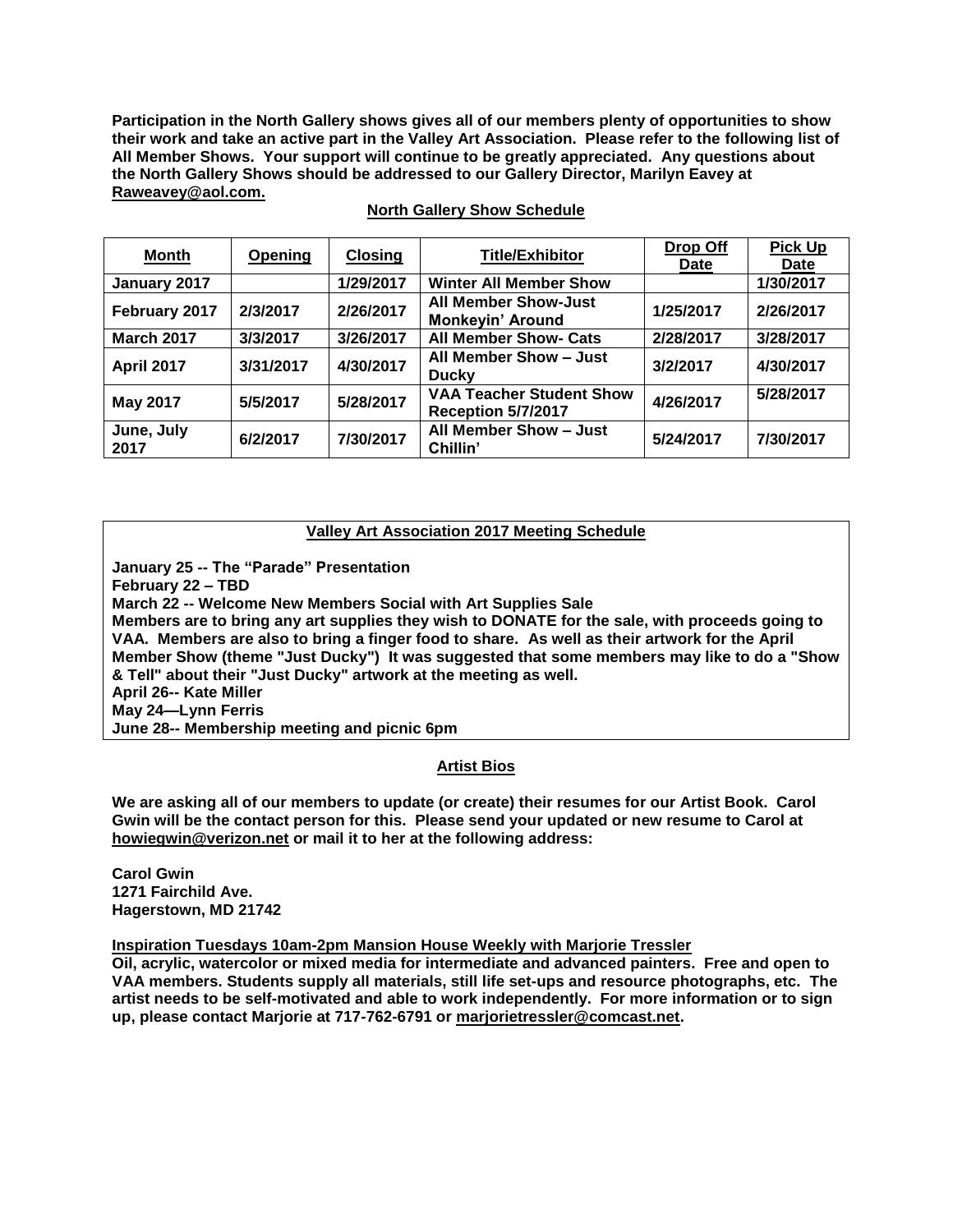**Wednesday Night Oil and Acrylic Art Class Mansion House with Marjorie Tressler First and third Wednesday nights each month from 6:30 pm - 9:00 pm. Tuition is \$65 for 6 classes. Classes are for all painting levels. Students provide their own painting materials, table or floor easel. For more information please contact Marjorie at 717-762-6791 or [marjorietressler@comcast.net.](mailto:marjorietressler@comcast.net)**

## **Wednesday Art Group**

**Every Wednesday from 10am to 2pm. Bring your lunch and paints, any medium. For more information call Audrey Mentzer at 301-739-8112 or Ruth Peyton at 301-223-8688.**

#### **Artists' Call at Maloos Restaurant at Park Circle**

**Display your art for sale. Contact Marilyn Eavey at 301-393-8512 or [Raweavey@aol.com](mailto:Raweavey@aol.com) for more information and to sign up for next quarter.**

#### **Blue Star Museum**

**Lucy registered us as a Blue Star museum (for veterans.) She would like docents to ask visitors to sign in and Lucy can report them for a count that Maryland tracks.** 

## **MEMBERS OUTSIDE ACTIVITIES**

**The following section of this newsletter includes activities that our busy members are involved in. Please pay special attention to this section and hopefully you will be able to attend some of these events.**

### **Destination Arts, Waynesboro**

#### **Wind Down Fridays**

**An opportunity for VAA members to visit and consider showing their work at Destination Arts in Waynesboro. Five permanent galleries and more in the works!!! "Gallery 50", the Arts Alliance's flagship gallery, features: Wind Down Fridays with music and Uncorked Inspiration Paint nights. Artists demo every Thursday with Marjorie Tressler and music every weekend at Gallery 50. Also, there are writers' and song writers' forums each month. With over 80 artists and artisans represented in Gallery 50, it is joined by 42 West Arts, a co-op gallery with 17 artists; The Ceramic Center, a co-op of potters; and Through the Lens and Beyond plus Gallery 20. Hours of operation are: Thursday 1-4pm, Friday 5-8pm, Saturday 12-6pm, and Sunday 1-4pm. For more information, contact Gallery 50 Curator, Marjorie Tressler at [marjorietressler@comcast.net.](mailto:marjorietressler@comcast.net)**

## **The Artist Connection - Gallery 50**

**The second Monday of the month. All artists, artisans, musicians and authors are welcome to come and bring a friend, a sample of your work and perhaps a snack for the reception table. As always, we are hoping you could share ideas, information on shows, etc. so please bring any literature you may have, for the table provided. We will have easels for the art you care to share for the evening and if needed we will have tables available for any displays. We are looking forward to seeing you again.**

## **Marjorie Tressler Gallery 50 Curator/Gallery Director. Oil and Acrylic Classes**

**Monday Afternoons from 1-4pm. All levels of ability, oil and acrylic mediums. The cost is \$65 for 6 classes and continues throughout the year. Students provide their own painting materials and table easels. We have floor easels available. For more information please contact Marjorie at 717-762-6791 or marjorietressler@comcast.net.**